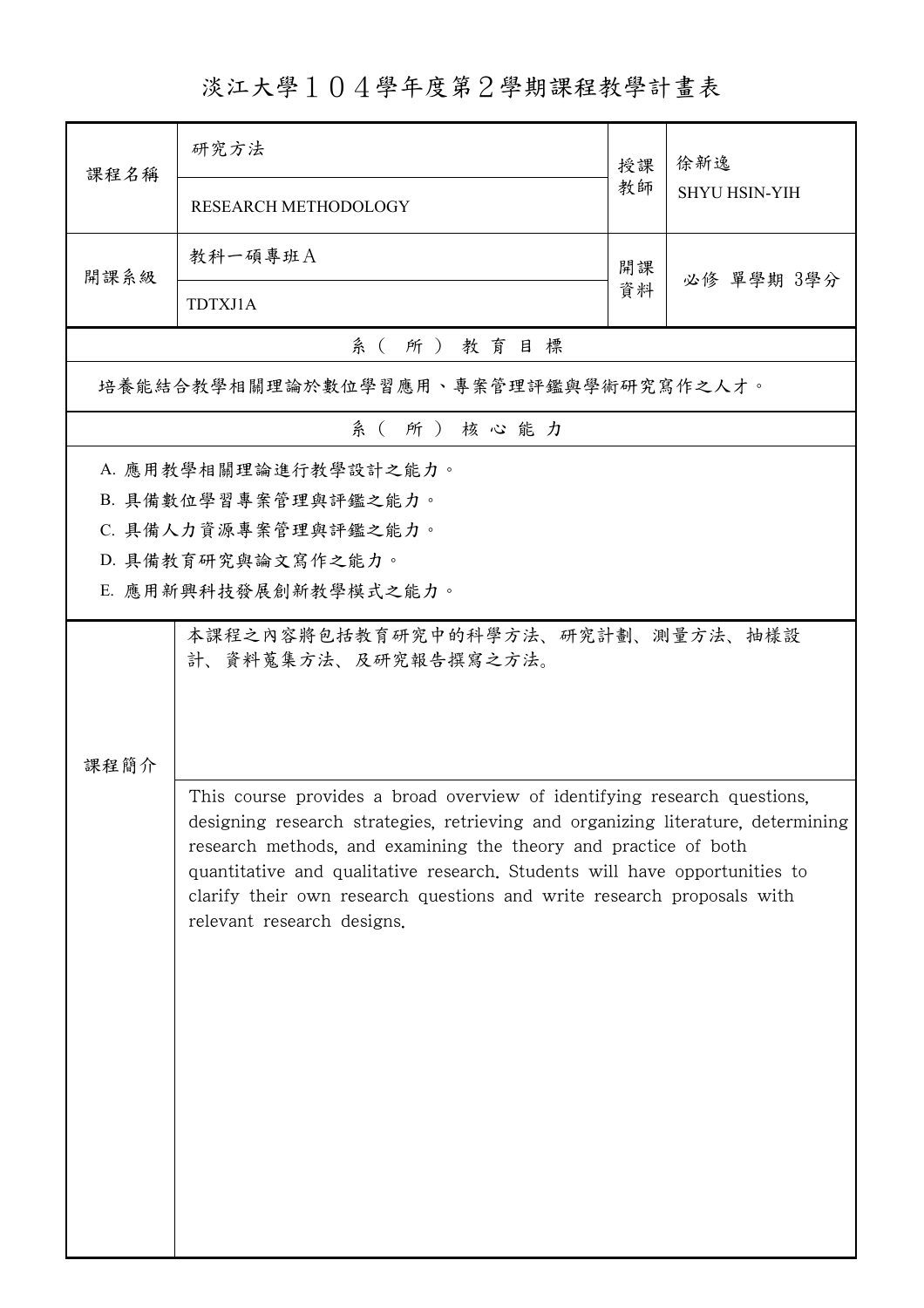本課程教學目標與目標層級、系(所)核心能力相關性

一、目標層級(選填): (一)「認知」(Cognitive 簡稱C)領域:C1 記憶、C2 瞭解、C3 應用、C4 分析、 C5 評鑑、C6 創造 (二)「技能」(Psychomotor 簡稱P)領域:P1 模仿、P2 機械反應、P3 獨立操作、 P4 聯結操作、P5 自動化、P6 創作 (三)「情意」(Affective 簡稱A)領域:A1 接受、A2 反應、A3 重視、A4 組織、 A5 內化、A6 實踐

二、教學目標與「目標層級」、「系(所)核心能力」之相關性:

 (一)請先將課程教學目標分別對應前述之「認知」、「技能」與「情意」的各目標層級, 惟單項教學目標僅能對應C、P、A其中一項。

 (二)若對應「目標層級」有1~6之多項時,僅填列最高層級即可(例如:認知「目標層級」 對應為C3、C5、C6項時,只需填列C6即可,技能與情意目標層級亦同)。

 (三)再依據所訂各項教學目標分別對應其「系(所)核心能力」。單項教學目標若對應 「系(所)核心能力」有多項時,則可填列多項「系(所)核心能力」。 (例如:「系(所)核心能力」可對應A、AD、BEF時,則均填列。)

| 序      |                                  |                                                                                                          | 相關性                 |              |  |  |
|--------|----------------------------------|----------------------------------------------------------------------------------------------------------|---------------------|--------------|--|--|
| 號      | 教學目標(中文)                         | 教學目標(英文)                                                                                                 | 目標層級                | 系(所)核心能力     |  |  |
|        | 1 1理解並指出教育研究的性質、特<br>徵、流程、與相關概念。 | 1. Able to understand and<br>identify the procedure and<br>related concepts of research<br>in education. | C <sub>2</sub>      | $\mathsf{A}$ |  |  |
|        | 2 2.準備與擬定研究計劃.                   | 2. Able to prepare and write<br>the research proposal.                                                   | P3                  | <b>BC</b>    |  |  |
|        | 3 3應用主要的教育研究法。                   | 2. Able to apply the major<br>research methods in<br>education.                                          | <b>P2</b>           | AD           |  |  |
|        | 4 4 運用論文寫作及研究報告的撰寫<br>格式。        | 4. Able to use the writing<br>format and style for research<br>paper and report.                         | A6                  | D            |  |  |
| 5      | 5 遵守參考書目及文獻引用的格<br>式。            | 5. Able to follow the<br>bibliographical style of<br>research paper.                                     | A <sub>5</sub>      | D            |  |  |
|        | 6 6 具備正向的學習態度與獨立思考<br>之能力。       | 6. Able to have positive<br>learning attitude toward<br>research and individual<br>thinking skills.      | A6                  | E            |  |  |
|        | 教學目標之教學方法與評量方法                   |                                                                                                          |                     |              |  |  |
| 序<br>號 | 教學目標                             | 教學方法                                                                                                     |                     | 評量方法         |  |  |
|        | 1 1理解並指出教育研究的性質、特<br>徵、流程、與相關概念。 | 講述、討論                                                                                                    | 紙筆測驗、實作、報<br>告、上課表現 |              |  |  |
|        | 2 2.準備與擬定研究計劃.                   | 講述、討論、實作、問題解決                                                                                            | 實作、報告、上課表現          |              |  |  |
|        | 3 3應用主要的教育研究法。                   | 講述、討論、賞析、實作、問<br>題解決                                                                                     | 紙筆測驗、實作、報<br>告、上課表現 |              |  |  |
|        | 4 4 運用論文寫作及研究報告的撰寫<br>格式。        | 實作、問題解決                                                                                                  | 實作、報告               |              |  |  |
|        |                                  |                                                                                                          |                     |              |  |  |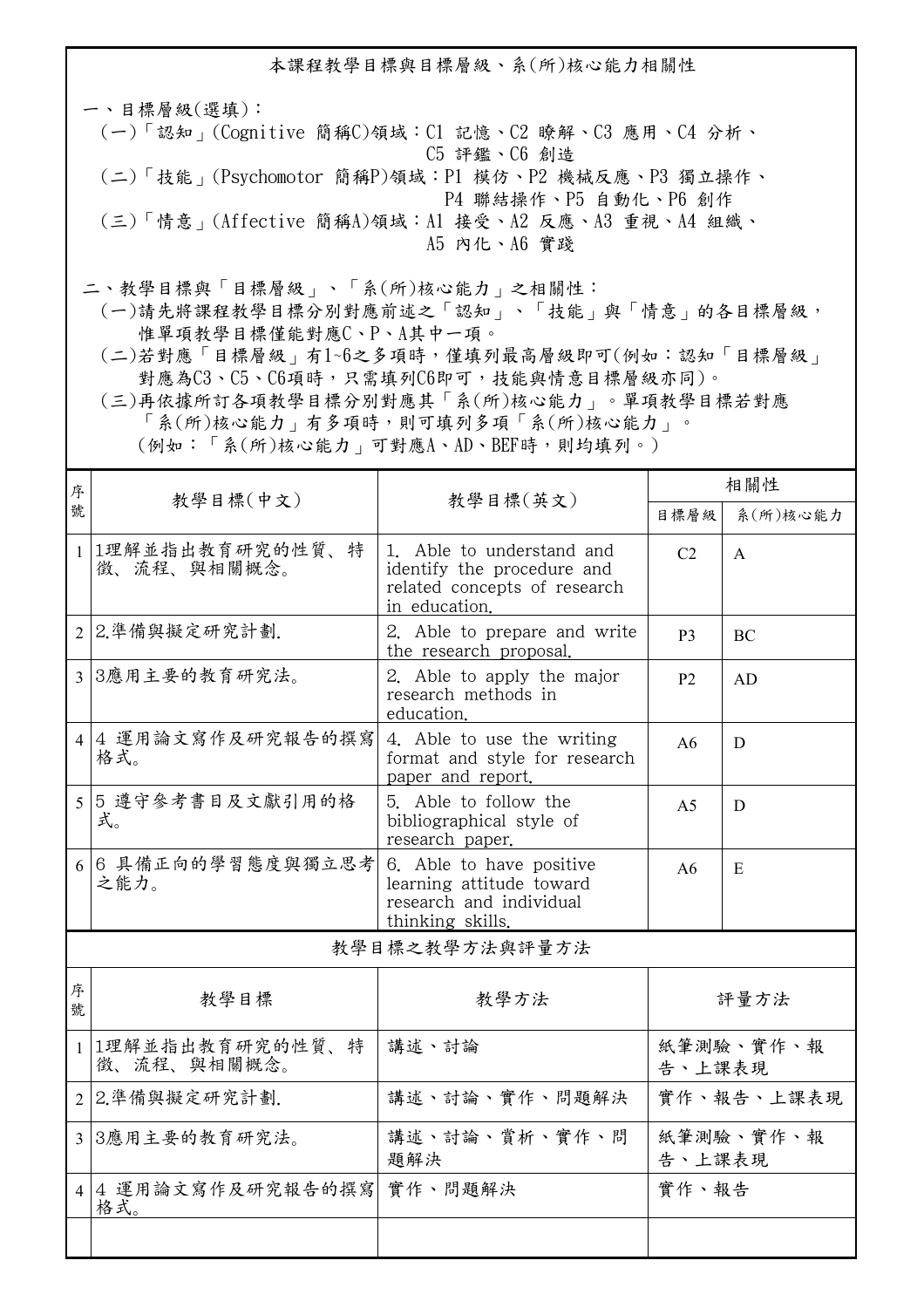| 5                                                 | 式。                         | 5 遵守參考書目及文獻引用的格                           | 討論、實作                                        | 實作、報告         |  |  |
|---------------------------------------------------|----------------------------|-------------------------------------------|----------------------------------------------|---------------|--|--|
| 6                                                 | 之能力。                       |                                           | 6 具備正向的學習態度與獨立思考 討論、賞析、實作、問題解決               | 實作、報告、上課表現    |  |  |
|                                                   | 本課程之設計與教學已融入本校校級基本素養       |                                           |                                              |               |  |  |
|                                                   |                            | 淡江大學校級基本素養                                | 內涵說明                                         |               |  |  |
| 全球視野<br>$\langle \ \rangle$                       |                            |                                           | 培養認識國際社會變遷的能力,以更寬廣的視野了解全球化<br>的發展。           |               |  |  |
| 資訊運用<br>$\langle$ $\rangle$                       |                            |                                           | 熟悉資訊科技的發展與使用,並能收集、分析和妥適運用資<br>訊。             |               |  |  |
| 洞悉未來<br>$\langle \ \rangle$                       |                            |                                           | 瞭解自我發展、社會脈動和科技發展,以期具備建構未來願<br>景的能力。          |               |  |  |
| 品德倫理<br>$\langle \ \rangle$                       |                            |                                           | 了解為人處事之道,實踐同理心和關懷萬物,反省道德原則<br>的建構並解決道德爭議的難題。 |               |  |  |
| 獨立思考<br>$\langle \rangle$                         |                            |                                           | 鼓勵主動觀察和發掘問題,並培養邏輯推理與批判的思考能<br>力。             |               |  |  |
| 樂活健康<br>$\langle \ \rangle$                       |                            |                                           | 注重身心靈和環境的和諧,建立正向健康的生活型態。                     |               |  |  |
| 體察人我差異和增進溝通方法,培養資源整合與互相合作共<br>團隊合作<br>同學習解決問題的能力。 |                            |                                           |                                              |               |  |  |
| 培養對美的事物之易感性,提升美學鑑賞、表達及創作能<br>美學涵養<br>力。           |                            |                                           |                                              |               |  |  |
|                                                   |                            |                                           | 授課進度表                                        |               |  |  |
| 週<br>次                                            | 日期起訖                       |                                           | 內 容 (Subject/Topics)                         | 備註            |  |  |
|                                                   | $105/02/15$ ~<br>105/02/21 | 相見歡、課程介紹                                  |                                              |               |  |  |
| 2                                                 | $105/02/22$ ~<br>105/02/28 | 擇                                         | 教育研究的基本概念/教育研究的種類/研究問題的選                     | chapter 1     |  |  |
| 3                                                 | $105/02/29$ ~<br>105/03/06 | 和平紀念日補假 (放假一天)                            |                                              |               |  |  |
| 4                                                 | $105/03/07$ ~<br>105/03/13 | 研究問題的選擇/文獻探討                              |                                              | chapter $2-3$ |  |  |
| 5                                                 | $105/03/14$ ~<br>105/03/20 | 圖書館利用教育/參考書目管理 (面授課 in 台北校園電<br>腦教室D 326) |                                              | 講義            |  |  |
| 6                                                 | $105/03/21$ ~<br>105/03/27 | 研究倫理/ 變項與假設                               |                                              | chapter $4-5$ |  |  |
| 7                                                 | $105/03/28$ ~<br>105/04/03 | 研究工具/信度與效度/ 資料分析與統計                       |                                              | chapter $7-9$ |  |  |
| 8                                                 | 105/04/04<br>105/04/10     | 清明節<br>(放假一天)                             |                                              |               |  |  |
| 9                                                 | $105/04/11$ ~<br>105/04/17 | 實驗法<br>$\mathbf{I}$                       |                                              | chapter 13    |  |  |
| 10                                                | $105/04/18$ ~<br>105/04/24 | 期中考周----個人研究主題與文獻分享                       |                                              | 採用書面或是同步報告    |  |  |
|                                                   |                            |                                           |                                              |               |  |  |